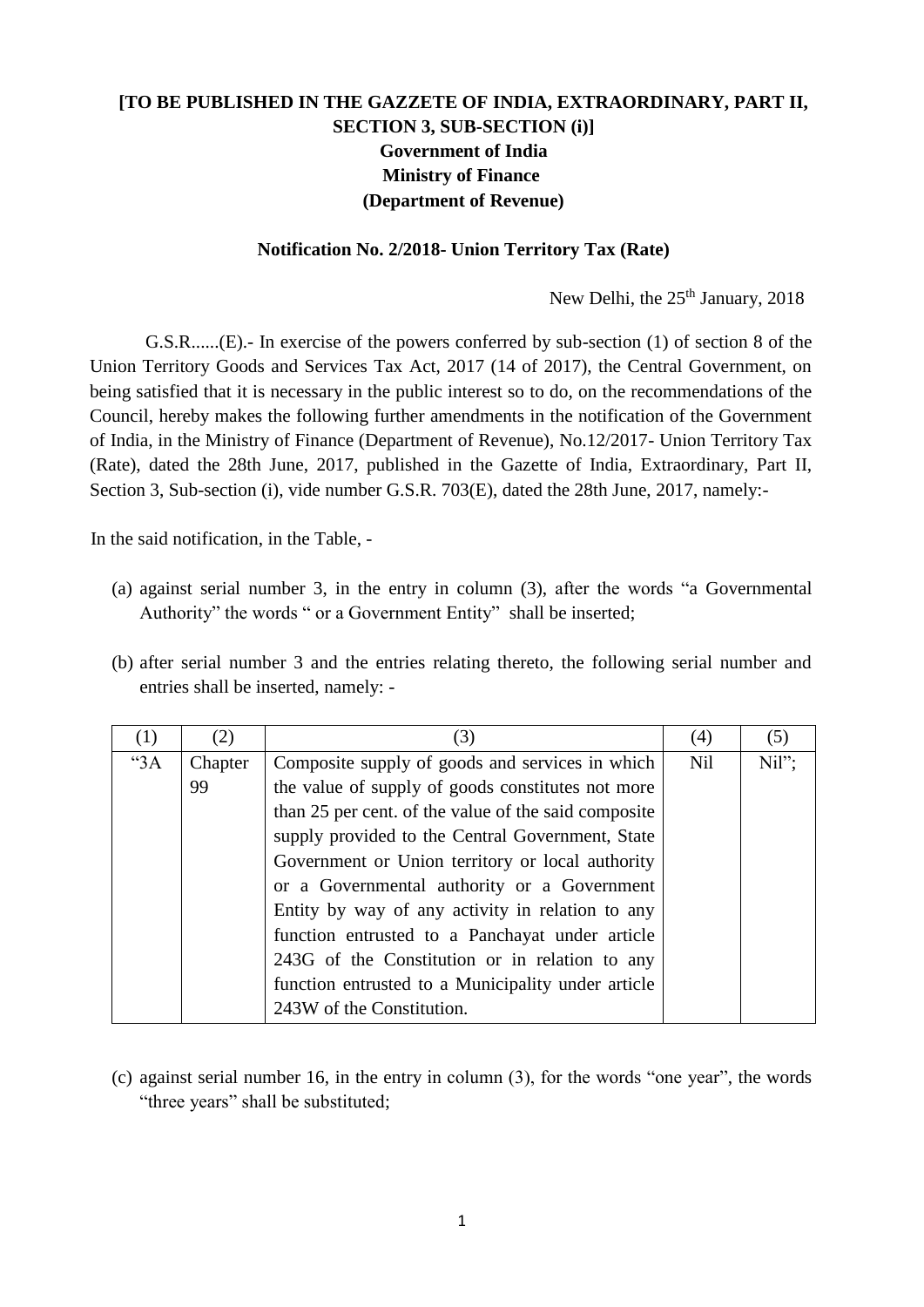(d) after serial number 19 and the entries relating thereto, the following serial number and entries shall be inserted, namely: -

| $\left(1\right)$ | (2)     | (3)                                     | (4)        |                           |
|------------------|---------|-----------------------------------------|------------|---------------------------|
| "19A"            | Heading | Services by way of transportation   Nil |            | Nothing contained in this |
|                  | 9965    | of goods by an aircraft from            |            | serial number shall apply |
|                  |         | customs station of clearance in         |            | after the $30th$ day of   |
|                  |         | India to a place outside India.         |            | September 2018.           |
| 19B              | Heading | Services by way of transportation       | <b>Nil</b> | Nothing contained in this |
|                  | 9965    | of goods by a vessel from customs       |            | serial number shall apply |
|                  |         | station of clearance in India to a      |            | after the $30th$ day of   |
|                  |         | place outside India.                    |            | September 2018.";         |

(e) against serial number 22, in the entry in column (3), after item (b), the following item shall be inserted, namely: -

"(c) motor vehicle for transport of students, faculty and staff, to a person providing services of transportation of students, faculty and staff to an educational institution providing services by way of pre-school education and education upto higher secondary school or equivalent.";

(f) after serial number 29 and the entries relating thereto, the following serial number and entries shall be inserted, namely: -

| $\Box$ | (2)  |                                                                   | (4) |          |
|--------|------|-------------------------------------------------------------------|-----|----------|
| "29A"  |      | Heading Services of life insurance provided or agreed to be   Nil |     | $Nil"$ : |
|        |      | 9971 or   provided by the Naval Group Insurance Fund to           |     |          |
|        |      | Heading the personnel of Coast Guard under the Group              |     |          |
|        | 9991 | Insurance Schemes of the Central Government.                      |     |          |

- (g) against serial number 36, in the entry in column (3), in item (c), for the words "fifty thousand", the words "two lakhs" shall be substituted;
- (h) after serial number 36 and the entries relating thereto, the following serial number and entries shall be inserted, namely: -

|      |         |                                                             | (4) |          |
|------|---------|-------------------------------------------------------------|-----|----------|
| "36A |         | Heading Services by way of reinsurance of the insurance Nil |     | $Nil"$ : |
|      | 9971 or | schemes specified in serial number 35 or 36.                |     |          |
|      | Heading |                                                             |     |          |
|      | 9991    |                                                             |     |          |

(i) after serial number 39 and the entries relating thereto, the following serial number and entries shall be inserted, namely: -

| (2)            |                                                         | (4) | ( ၁ ) |
|----------------|---------------------------------------------------------|-----|-------|
| "39A   Heading | Services by an intermediary of financial services   Nil |     | Nil": |
| 9971           | located in a multi services SEZ with International      |     |       |
|                | Financial Services Centre (IFSC) status to a            |     |       |
|                | customer located outside India for international        |     |       |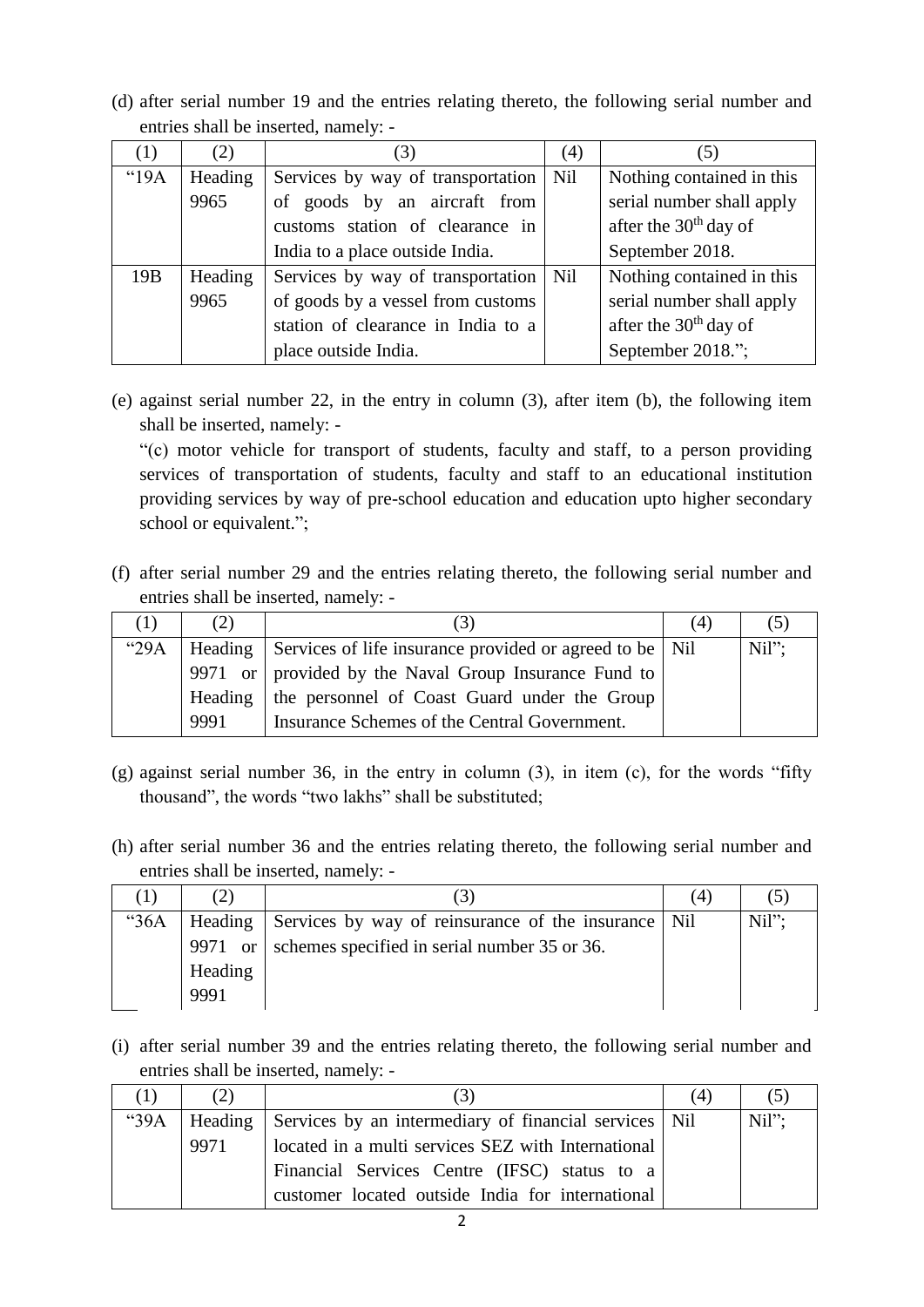| financial services in currencies other than Indian       |  |
|----------------------------------------------------------|--|
| rupees (INR).                                            |  |
| <i>Explanation</i> . For the purposes of this entry, the |  |
| intermediary of financial services in IFSC is a          |  |
| person,-                                                 |  |
| (i) who is permitted or recognised as such by the        |  |
| Government of India or any Regulator appointed           |  |
| for regulation of IFSC; or                               |  |
| (ii) who is treated as a person resident outside         |  |
| India under the Foreign Exchange Management              |  |
| (International Financial Services<br>Centre)             |  |
| Regulations, 2015; or                                    |  |
| (iii) who is registered under the Insurance              |  |
| Regulatory and Development Authority of India            |  |
| (International Financial Service Centre)                 |  |
| Guidelines, 2015 as IFSC Insurance Office; or            |  |
| (iv) who is permitted as such by Securities and          |  |
| Exchange Board of India (SEBI) under the                 |  |
| Securities and Exchange Board of<br>India                |  |
| (International Financial Services<br>Centres)            |  |
| Guidelines, 2015.                                        |  |

- (j) against serial number 45, in the entry in column (3),-
	- (i) in item (a), after sub-item (ii), the following sub-item shall be inserted, namely:- "(iii) the Central Government, State Government, Union territory, local authority, Governmental Authority or Government Entity;";
	- (ii) in item (b), after sub-item (iii), the following sub-item shall be inserted, namely:- "(iv) the Central Government, State Government, Union territory, local authority, Governmental Authority or Government Entity;";
	- (iii) in item (c), after sub-item (ii), the following sub-item shall be inserted, namely:- "(iii) the Central Government, State Government, Union territory, local authority, Governmental Authority or Government Entity.";
- (k) after serial number 53, and the entries relating thereto, the following serial number and entries shall be inserted, namely: -

|      |                                                                        | 4 |       |
|------|------------------------------------------------------------------------|---|-------|
|      | "53A   Heading   Services by way of fumigation in a warehouse of   Nil |   | Nil": |
| 9985 | agricultural produce.                                                  |   |       |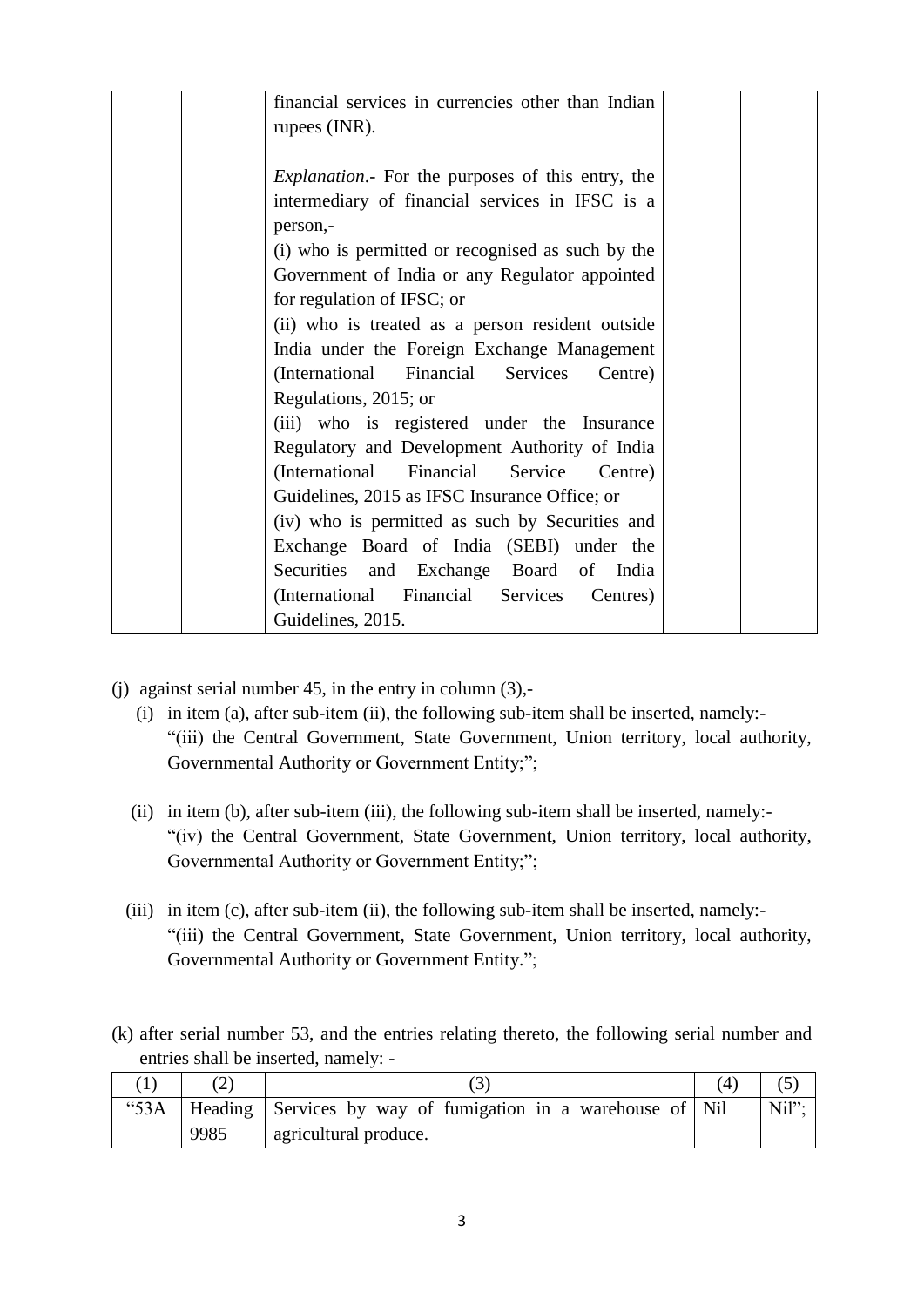- (l) against serial number 54, in the entry in column (3), after item (g), the following item shall be inserted, namely:-
	- "(h) services by way of fumigation in a warehouse of agricultural produce.";
- (m)against serial number 60, in the entry in column (3), the words "the Ministry of External Affairs," shall be omitted;
- (n) after serial number 65 and the entries relating thereto, the following serial number and entries shall be inserted, namely: -

|      | "65A   Heading   Services by way of providing information under the   Nil | Nil": |
|------|---------------------------------------------------------------------------|-------|
| 9991 | Right to Information Act, $2005$ (22 of 2005).                            |       |

- (o) against serial number 66, in the entry in column (3),-
	- (i) after item (a), the following item shall be inserted, namely:-

"(aa) by an educational institution by way of conduct of entrance examination against consideration in the form of entrance fee."

 $(ii)$  in item  $(b)$ ,-

(A)in sub-item (iv), the words "upto higher secondary" shall be omitted;

- (B) after sub-item (iv), the following sub-item shall be inserted, namely:- "(v) supply of online educational journals or periodicals:";
- (C) in the proviso, for the word, brackets and letter "entry (b)", the words, brackets and letter "sub-items (i), (ii) and (iii) of item (b)" shall be substituted;
- (D) after the proviso, the following proviso shall be inserted, namely:- "Provided further that nothing contained in sub-item (v) of item (b) shall apply to an institution providing services by way of,-
	- (i) pre-school education and education up to higher secondary school or equivalent; or
	- (ii) education as a part of an approved vocational education course.";
- (p) against serial number 77, in the entry in column (3), in item (c), for the words "five thousand", the words "seven thousand five hundred" shall be substituted;
- (q) against serial number 81, for the entry in column (3), the following entry shall be substituted namely: -

"Services by way of right to admission to-

(a) circus, dance, or theatrical performance including drama or ballet;